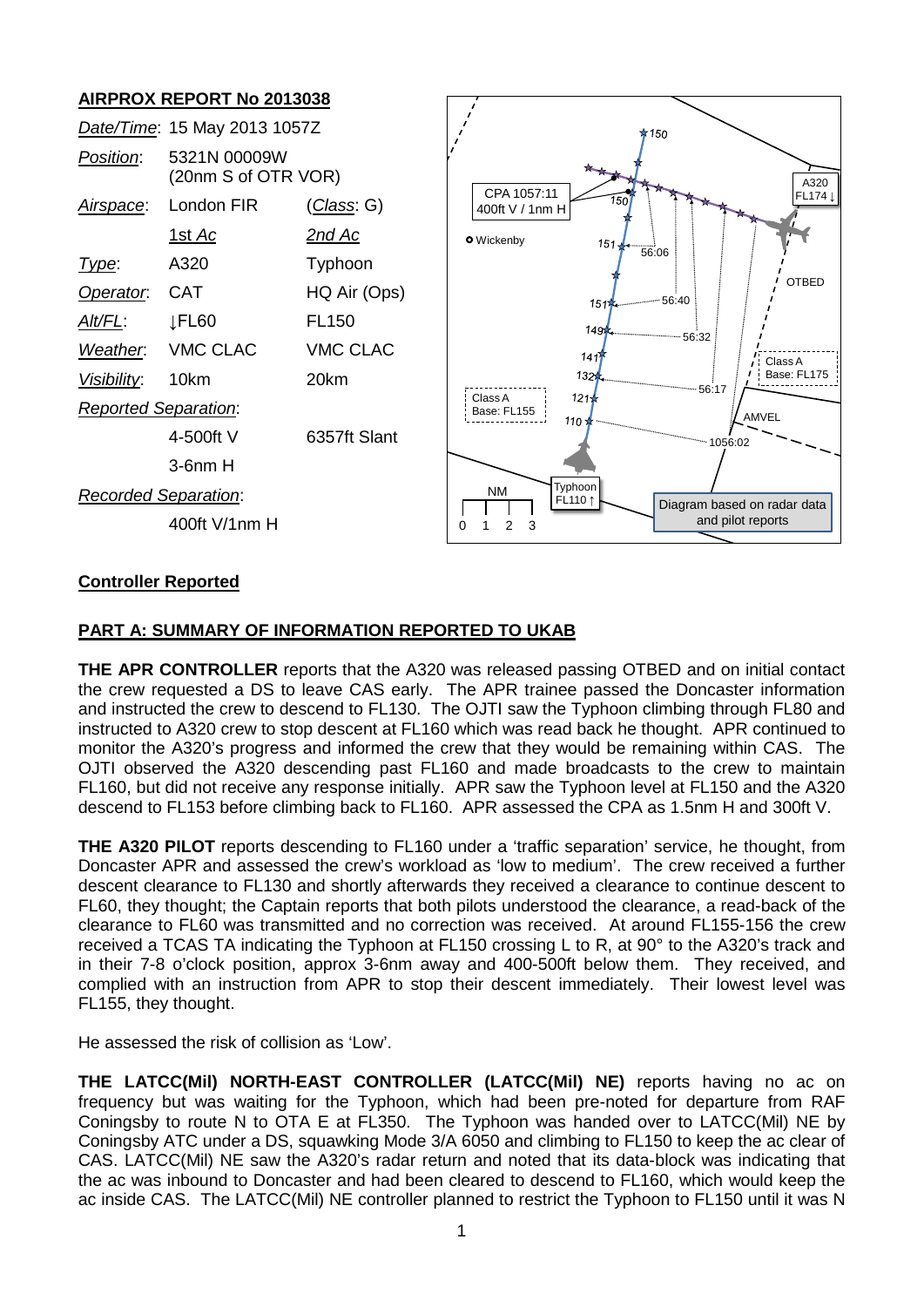of Y70. When the Typhoon pilot contacted him, LATCC(Mil) NE identified the ac and agreed a TS. The controller saw the Mode S of the A320 change to FL60 and its Mode C indicated a descent. The LATCC(Mil) NE controller passed TI to the Typhoon pilot when the A320 was 5nm away and 800ft above the Typhoon. The Typhoon pilot reported visual with the A320 and the controller assessed that the ac passed each other around 2nm apart with the A320's mode C indicating FL154. The controller was then informed by the Supervisor that Doncaster ATC were on the landline requesting co-ordination.

He perceived the severity of the occurrence as 'Low'.

**THE TYPHOON PILOT** reports departing Coningsby, under a DS initially, and climbing to FL150. Once the ac was level he achieved radar contact with the A320 bearing 030° and range 12nm from his ac indicating 16000ft. He agreed a TS with LATCC(Mil) NE and received TI corresponding to the A320, with which he maintained visual and radar contact throughout the encounter; the minimum slant range separation recorded on the Typhoon's radar was 6357ft.

He assessed the risk of collision as 'Low'.

#### **Factual Background**

The A320 was IFR, inbound to Doncaster from the E, in receipt of an RCS from Doncaster APR, and transponding Mode 3/A code 0551. The crew had selected the strobes, navigation lights, anticollision lights and Modes C and S to on. The ac was flying at 240kts IFR in VMC and was equipped with TCAS2.

APR was providing surveillance services with the use of primary and secondary radar. There were no reported equipment unserviceabilities. APR was manned by a medium-hours trainee and OJTI controller. They had been in position for approximately 5 minutes at the time of the Airprox.

The Typhoon had departed Coningsby en-route to OTA E and the pilot was receiving a TS from LATCC(Mil) NE squawking Mode 3/A 6050. The pilot had selected HISLs, navigation lights and transponder Mode C to on and Mode S to off. The ac was flying at Mach 0.8 and hdg 010°.

## **Analysis**

#### **ATSI** reports:

ATSI had access to the Airprox report from APR, both pilot reports, area surveillance recordings and transcription of Doncaster's frequency, 126.225MHz. Supplementary information was obtained from Prestwick Centre Investigations and the APR telephone lines were also recorded.

The A320 was N-bound on airway UY70 and, at 1049:32 UTC, called Prestwick Centre (PC) E sector as it 'reached FL280'. The A320 pilot reported ready for further descent and was informed that this would be given shortly.

At 1050:27, the PC E Planner called APR for a release level on the A320. FL160 was given, and the A320 was released by PC E to Doncaster Approach passing OTBED.

At 1052:40, PC E descended the A320 to FL180, and this was read back correctly. As the A320 passed FL263, in the descent to FL180, the pilot informed PC E, '*we're ready for deconfliction service*'. The pilot was informed that this would not be required at that time.

At 1054:48, PC E descended the A320 to FL160, which was read back correctly and, as the A320 passed FL207 in the descent to FL160 it was transferred to APR.

The Typhoon became airborne from Coningsby's RW25 at 1054:45. The Typhoon took up a N'ly track, climbed to FL150, and was maintaining FL150 by 1056:40, approximately 11nm N of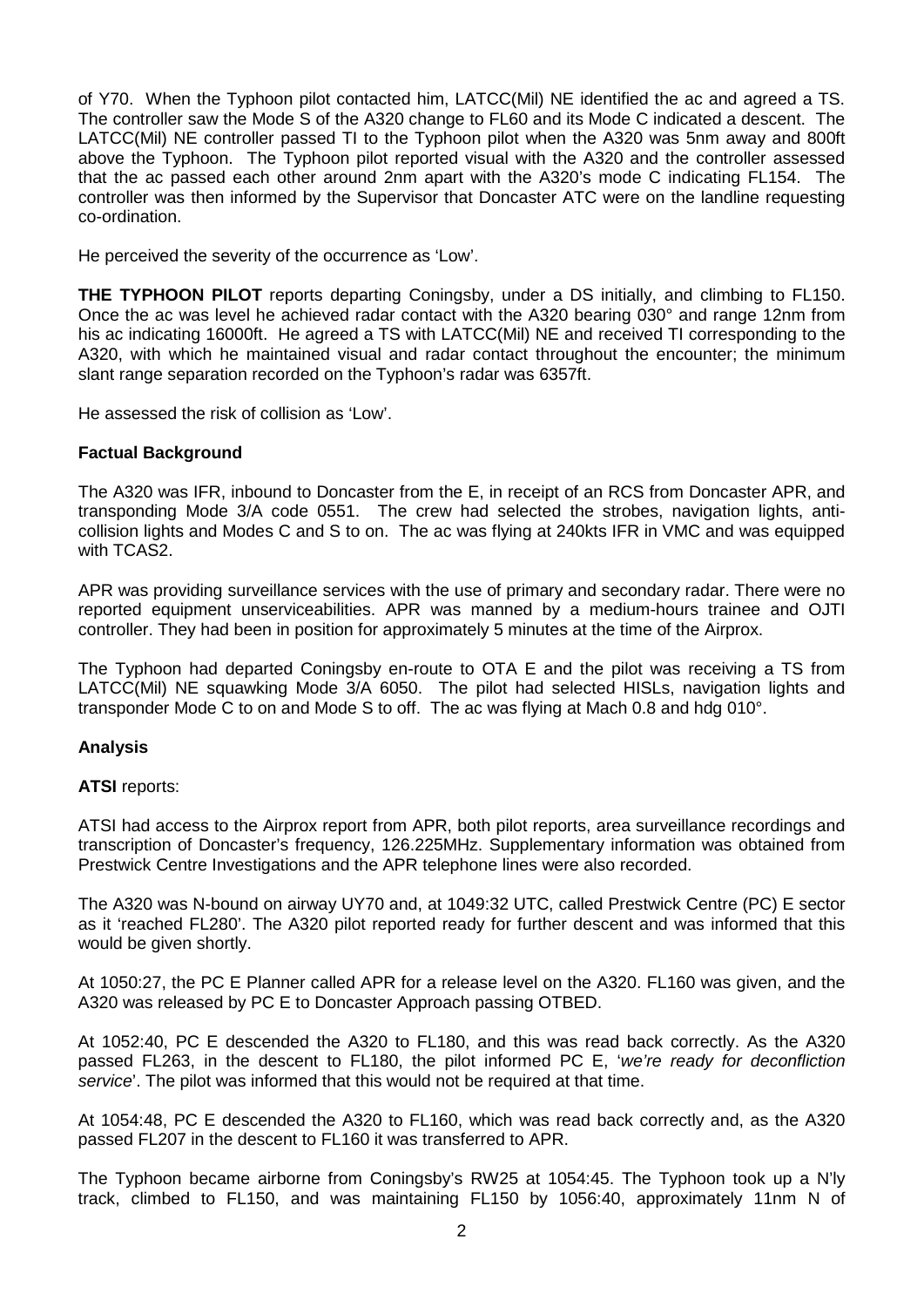Coningsby. Subsequently the pilot reported achieving radar contact with the A320 when the Typhoon levelled. At this time, the A320 was in the Typhoon's 1 o'clock, range 6.4nm, passing through FL164. The Typhoon pilot then acquired the A320 visually.

That part of airway Y70 between OTBED and VEGUS (15.4nm distance) is Class C airspace above FL195; the airspace is Class A below FL195. This section of the airway has a base/lower vertical extent of FL155. Whilst high terrain is not an issue in this case, as notified in the UK AIP, the lowest usable level of an airway will always be at least 500ft above the airway's base<sup>[1](#page-2-0)</sup>.

The A320 called Doncaster APR at 1055:20, "*descending flight level 160 on course to VEGUS information Romeo ready for deconfliction service."* APR replied, "*…vectors I L S approach runway 20 and er descend* [1055:40] *initially flight level 130."* This was read-back correctly. See Figure 1.



Figure 1: Area Multi Radar Tracking – 1055:40 UTC

The APR OJTI observed the Typhoon climbing-out of Coningsby on a N bound track and, at 1055:54, the APR OJTI took operational control and rapidly instructed the A320, "c/s *stop your descent flight level 160.*" The A320 pilot replied, "*Descend flight level six zero* c/s".

Ac data transmitted by Mode S is not available to Doncaster's ANSP. At 1056:06, the surveillance replay (St. Annes) showed the A320's Mode S SFL change from 130 to 060. The A320 had approximately 47nm to touchdown.

Doncaster's ANSP utilises SSR data from, amongst others, the St. Annes radar. Therefore St. Annes' SSR data is referred to herein. The radar head has a 4 second update rate.

APR called LATCC(Mil) at 1056:40 to request co-ordination against the Typhoon; however, LATCC(Mil) stated that the ac was not yet working them and the request was disregarded.

At 1056:55 the A320 was in the Typhoon's 12 o'clock range 2.9nm passing FL160 (Figure 2). The A320's rate of descent at this time was 1728fpm.

<span id="page-2-0"></span> <sup>1</sup> UK AIP ENR 1.1-7 paragraph 1.6.1.2 (13 Dec 2012); *and* CAP493 Manual of Air Traffic Services (MATS) Part 1, Edition 4. Section 1 Chapter 6 paragraph 8.2 (22 November 2007).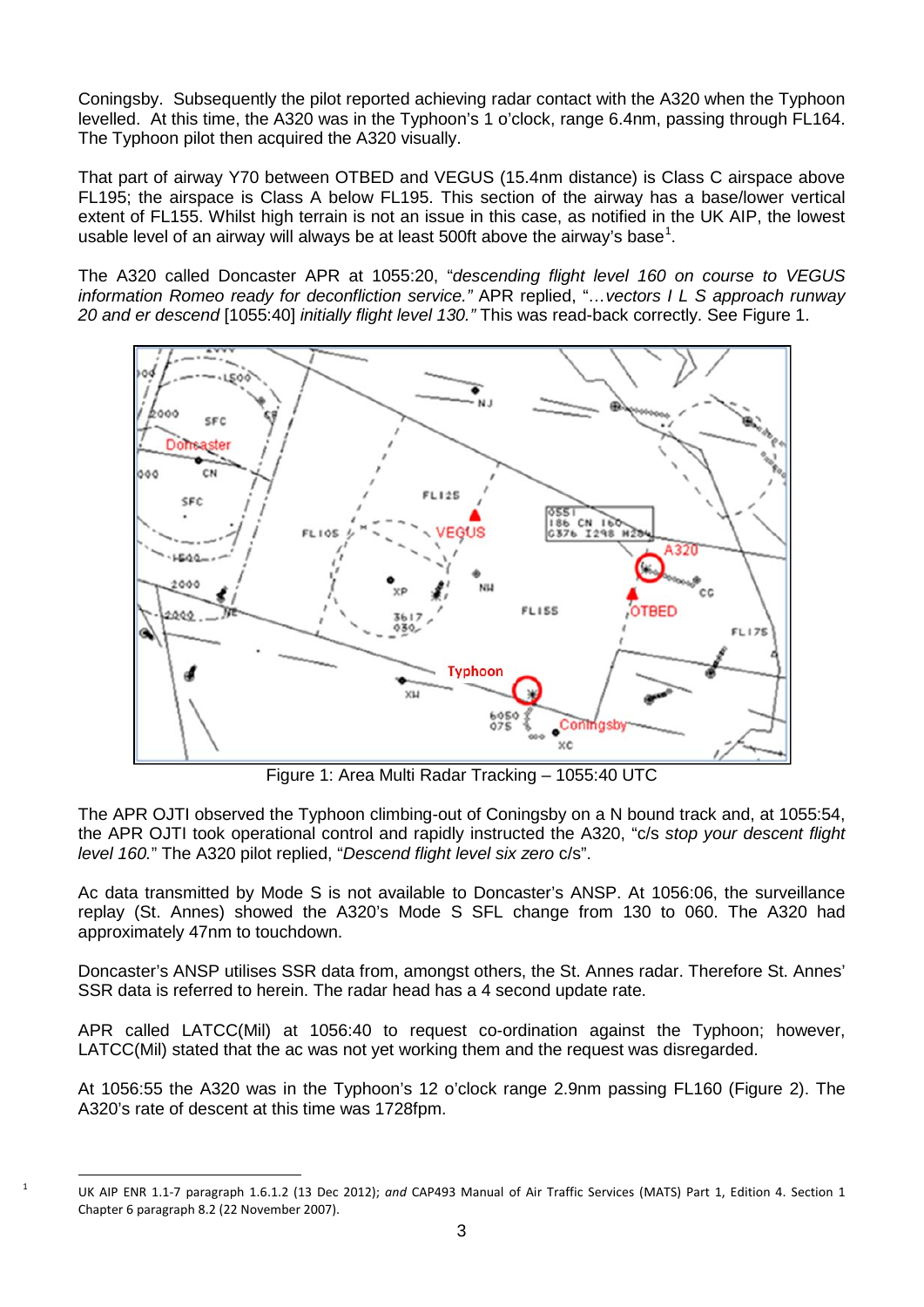

Figure 2: St. Annes – 1056:55 UTC. NOTE: The Mode S data (SFL, IAS etc. was not available to APR)

At 1056:59 St Annes SSR showed the A320's Mode C as FL158. CAP493 states that 'Controllers may consider an ac to be at an assigned level provided that the Mode C readout indicates 200 feet or less from that level'<sup>[2](#page-3-0)</sup>.

At 1057:00 the APR trainee informed the A320 that it would be kept inside CAS due to activity below the base of CAS and that further descent would be given shortly.

Mode C information from the St. Anne's Radar showed the A320's level at 1057:03 and 1057:07 as FL157 and FL156 respectively. The ac's rate of descent at this time was in excess of 1900fpm.

Immediately after the APR trainee had advised the A320 of the need to keep the ac inside CAS, at 1057:10, the APR OJTI resumed operational control and rapidly transmitted, "c/s *confirm maintaining flight level 160*".

There was no response and 7 seconds later the OJTI transmitted, "c/s *you were instructed to maintain flight level 160*":

- A320: "*Confirm flight level 160 not six zero* c/s*"*
- OJTI: "*No you confirmed er you were told to stop* [1057:30] *your descent flight level 160*"
- A320: "*We understood we are cleared for flight level six zero* c/s"
- OJTI: "*Negative you were st- stop your descent flight level 160"*
- A320: "*Maintaining one six zero* c/s".

During the above exchange, the incident was observed by the PC NE Planner, who placed a call to LATCC(Mil) and informed them that the A320 was with APR should the incident be mentioned by the Typhoon.

At 1057:11 the A320 passed FL154, leaving CAS, still descending as the Typhoon, maintaining FL150, flew behind it from left to right at a range of 1.1nm (Figure 3). This was the closest radarderived point of approach: 6695ft ac to ac distance. [UKAB Note 1: The Claxby Radar indicates a CPA of 1nm/400ft V.] The Typhoon subsequently reported a minimum slant range of 6357ft.

<span id="page-3-0"></span> <sup>2</sup> CAP493 MATS Part 1, Edition 4. Section 1 Chapter 5 paragraph 10.3.1 (a) (17 November 2011).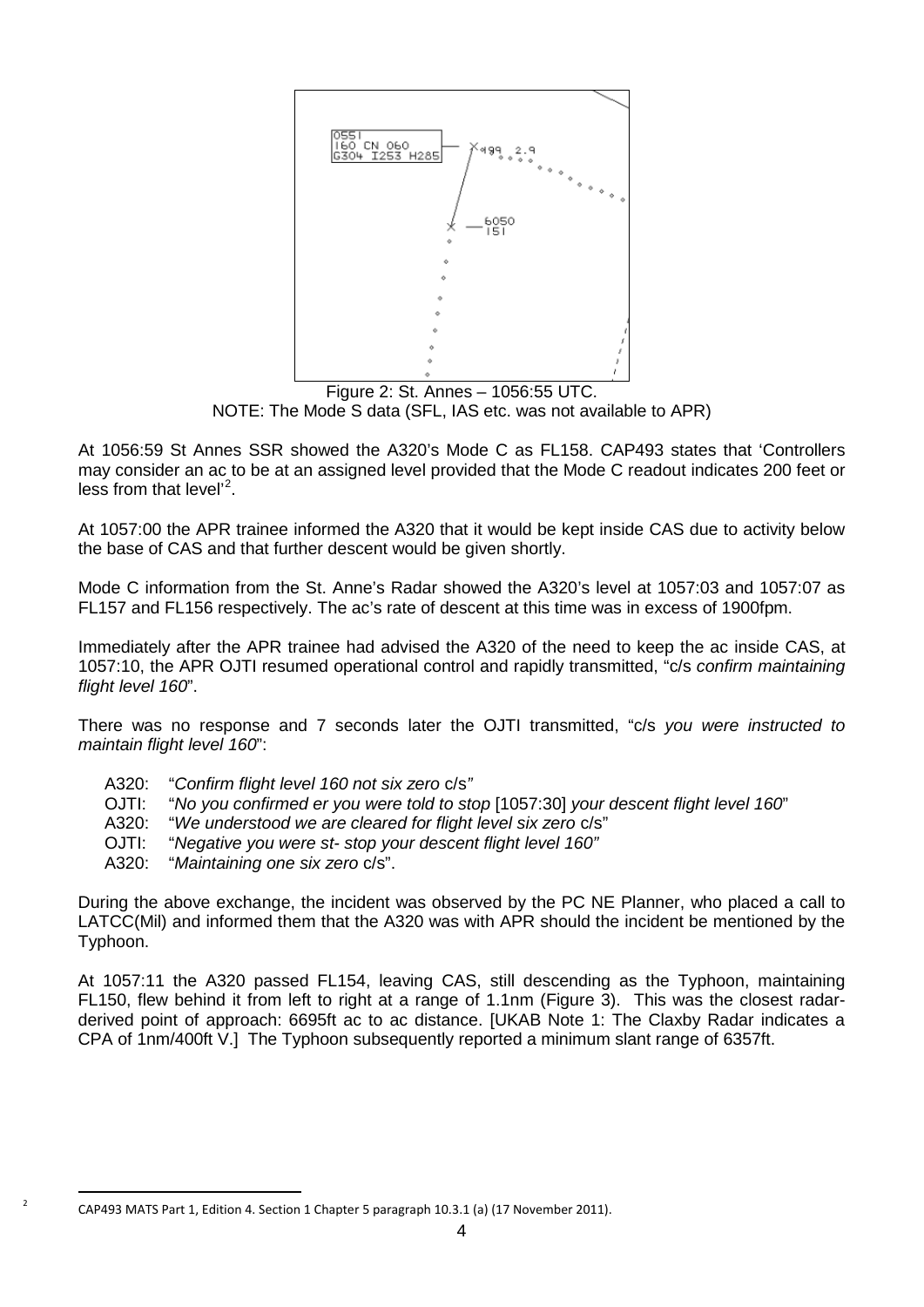

Figure 3: St Annes – 1057:11 UTC

The A320 pilot subsequently reported receiving a TCAS TA. The A320's Mode C showed that the ac levelled at FL153 for 22 seconds as its inertia changed from a rate of descent of 1696fpm to a rate of climb of approximately 500ft. The A320 resumed a slow climb and Mode C indicated that FL160 was not re-attained.

At 1058:22 as the A320 passed VEGUS the APR trainee resumed operational control and issued the A320 with descent to FL130. The A320 pilot replied, "*confirm flight level one two zero."* This was corrected by the trainee, "c/s *it's er one tree zero*". A correct read-back was then received.

At 1107:30 LATCC(Mil) called APR to discuss the incident stating that TI had been passed to the Typhoon and the pilot had seen the A320.

## Comment

The UK AIP states that pilots of turbojet ac inbound to Doncaster are expected to apply continuous descent, low power, low drag approach techniques at all times<sup>[3](#page-4-0)</sup>. Additionally, inbound ac are to maintain as high an altitude as practical. These expectations are presented in the context of Doncaster Airport and its notified airspace. It is noted that no Standard Terminal Arrival Routes (STARs) are published for traffic from the E inbound to Doncaster.

Doncaster's ANSP reported to ATSI that inbounds from the E very often request to leave CAS and accept a DS to allow for a more direct routing onto left or right base for RW20 or RW02 respectively. It was also reported that APR do not routinely allow traffic to leave CAS during the day time because of the increased possibility of military and VFR movements in the area, particularly traffic departing from Coningsby routing to the N. Similar requests during the evenings or at night would normally be accommodated and appropriate co-ordination made with neighbouring Humberside ATC.

The A320 passed abeam OTBED at FL186. The Figure 4, annotated with a nominal 3% continuous descent from OTBED (50nm from touchdown), shows that the A320 would have needed a shallower rate of descent to remain inside CAS until VEGUS. The blue arrows on Figure 4 illustrate the descent profile required to remain inside CAS; it can be seen that, for a straight-in approach (with no extending vectors), the base of CAS only reduces from FL105 to altitude 2000ft at approximately 16nm from touchdown.

<span id="page-4-0"></span>UK AIP AD 2.EGCN-10 (4 Apr 2013)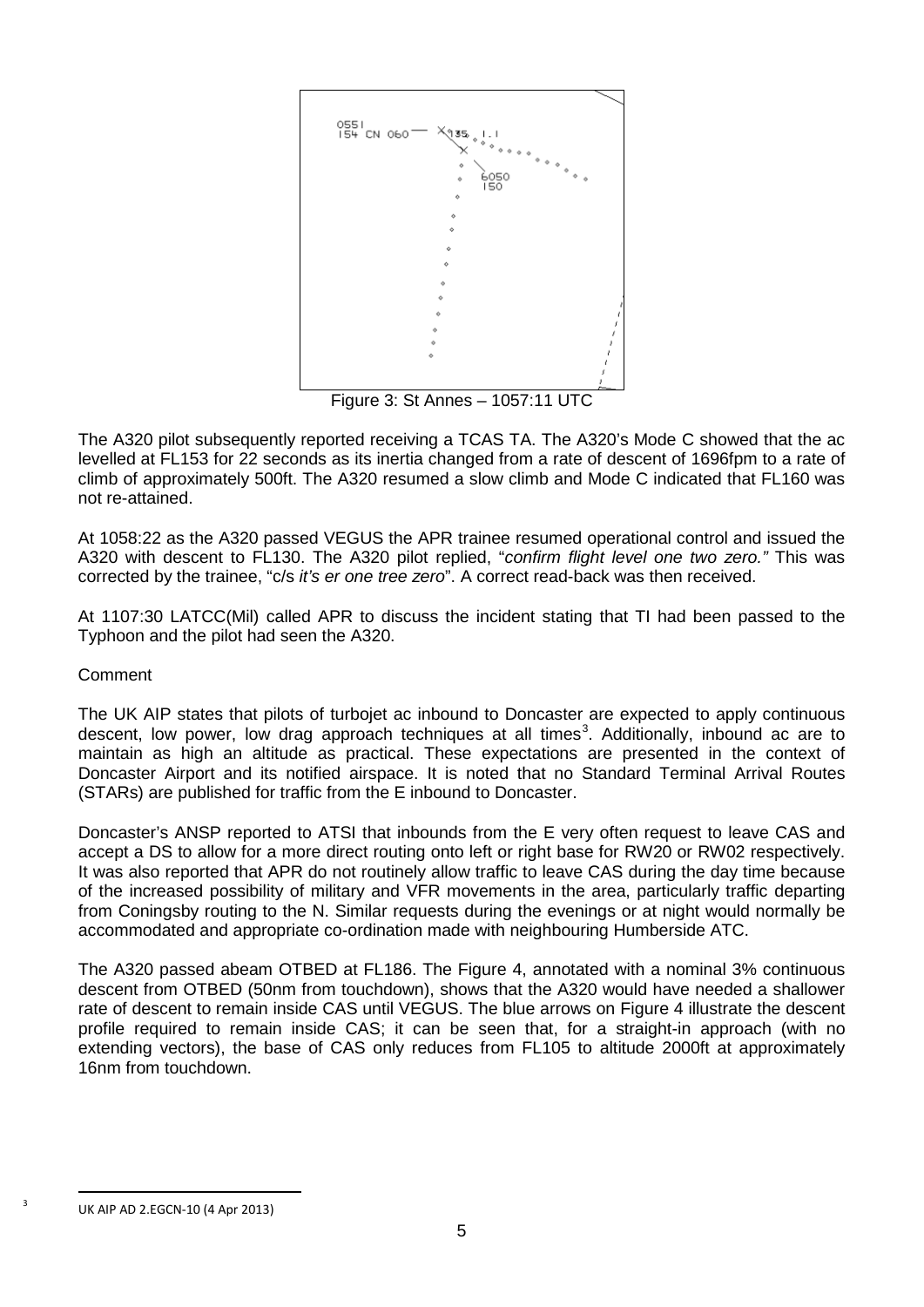

Prior to the establishment of CAS in the vicinity of Doncaster Airport in 2008 the pre-existing airways structure was as shown below in Figure 5. It can be seen that the bases of airway Y70 were, as they are now, from N to E: FL85, FL105, FL125, FL155. This facilitated climbs and descents for Manchester TMA and Leeds-Bradford traffic. When the Doncaster's CTAs were introduced there was no similar allowance made in airspace design.



Figure 5: UK AIP ENR 6.1 AIRAC 08/2008

The A320 pilot informed ATC twice that they were ready for a DS. This very likely indicated an awareness of the nature of the A320's preferred descent profile, i.e. outside CAS, and an implication that the crew knew they were above their ideal level.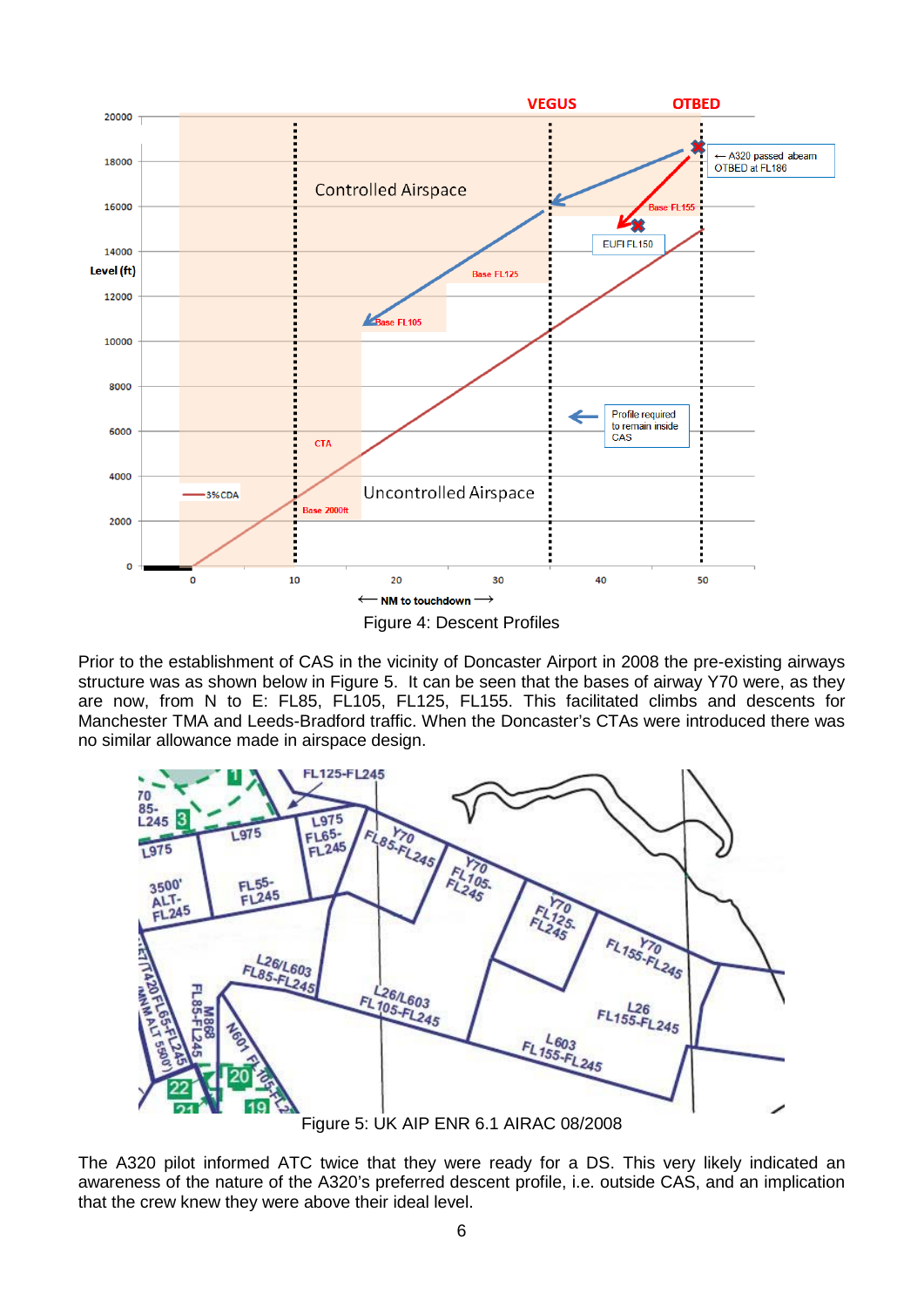The APR trainee instructed the A320 to descend to FL130 when the ac was passing FL186 with 15nm still to run until the base of CAS lowered to FL125. There was no mention in the clearance of leaving CAS. Whether or not this was based on a judgement about the A320's flight profile, the APR OJTI spotted the presence of the Typhoon and took action to amend the trainee's instruction.

The delivery of the OJTI's stop instruction to the A320 was deemed by ATSI to have been delivered in a rapid manner. This may have compounded the crew's non-assimilation that they had been instructed both to stop descent and that the stop level was above that for which they had already been cleared.

Both the APR trainee and OJTI did not detect that an incorrect read-back had been received. It is possible that their attention may have been drawn to co-ordinating a possible radar solution with LATCC(Mil).

The APR OJTI was alert to the A320's level as it passed ahead of the Typhoon. This is supported by the OJTI's quick challenge to the A320 regarding its level once it had passed FL158.

The A320's reluctance to re-establish at FL160 may also support the statements above regarding the A320 being above its ideal profile and a preparedness to continue descent.

**BM SAFETY POLICY AND ASSURANCE** reports that the LATCC(Mil) NE Tac described their workload as low, providing ATS to only the Typhoon, and the task complexity as 'very easy'. The Typhoon pilot reported VMC, with 20km visibility and flying between layers of cloud with SCT at 5000ft. (All heights/altitudes quoted are based upon SSR Mode C from the radar replay unless otherwise stated.)

The incident sequence commenced with the handover of the Typhoon from Coningsby ATC to NE Tac, which occurred between 1056:16 and 1056:45. Immediately prior to the handover, at 1056:07, the Mode S 'selected level' data for the A320 changed to indicate that the pilot had selected FL60; Figure 6 depicts the incident geometry at this point, with the Typhoon climbing to FL150.



Figure 6: Incident Geometry at 1056:07.

NE Tac reported that they had sighted the A320 on their surveillance display, with a Doncaster inbound designator, and believed that it was indicating a Mode S of FL160 and that 'there was no requirement to ask Coningsby to call the [A320 during the handover]…as the [A320] was inside CAS and not indicating a further descent'. NE Tac also reported that they observed that the Mode S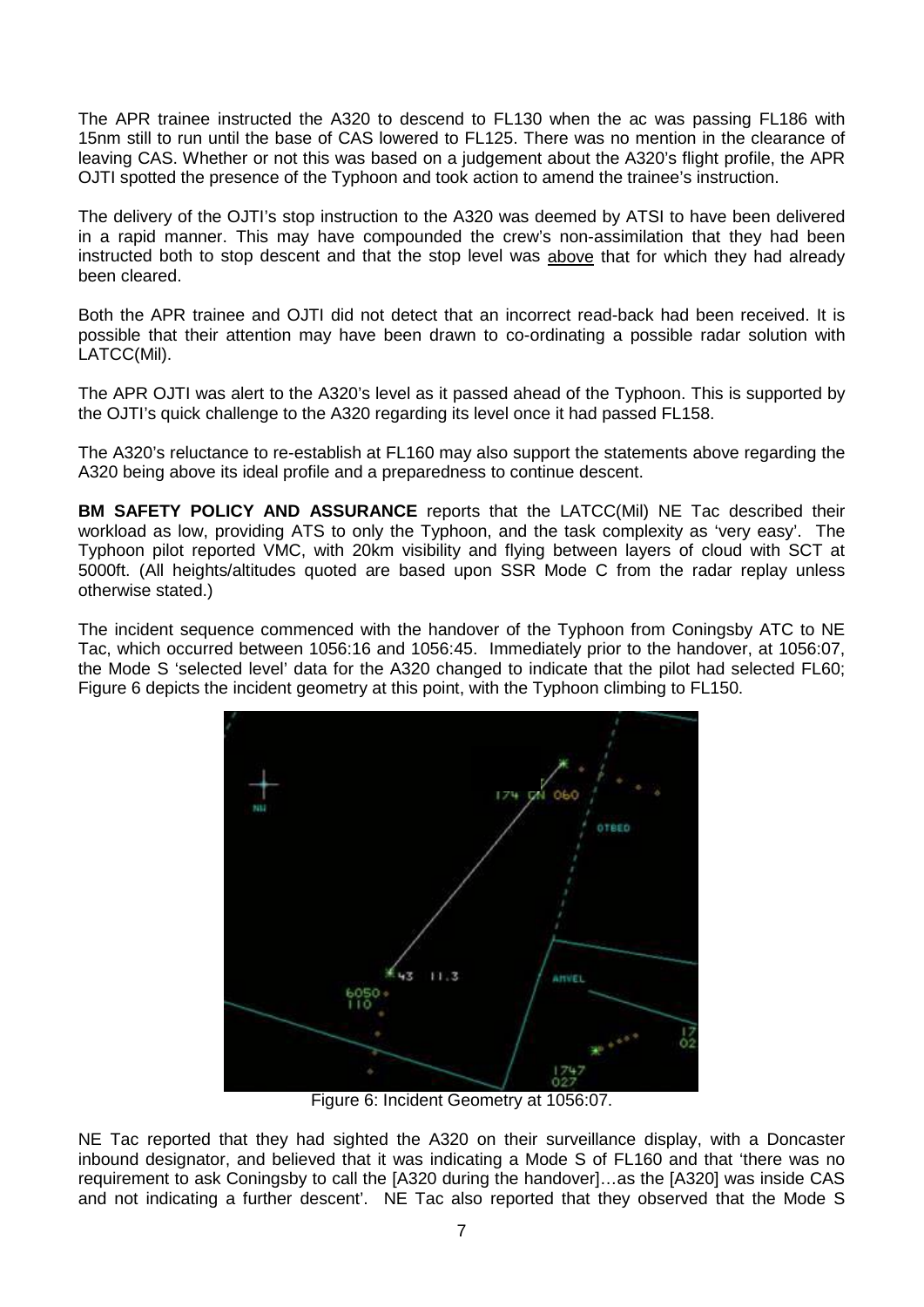'selected level' changed after the Typhoon had reported on their freq. Analysis of the radar replay and transcript demonstrated that NE Tac had either incorrectly recalled the sequence of events in compiling their report  $-$  a not un-usual occurrence due to the fragility of human memory  $-$  or, more likely, had made an error in interpreting the selected level data – probably due to the similarity of the 2 selected levels, FL60 and FL160 – possibly aided by expectation bias that the ac would remain within CAS. This notwithstanding, this error was neither causal nor contributory to this Airprox.

LATCC(Mil) UOB Section 3 Order 01.08 states that Doncaster Sheffield 'traffic squawking **6175, 6 and 7** will be joining or leaving Airway Y70 at ROGAG/OTBED'. Thus LATCC(Mil) controllers should expect that other Doncaster Sheffield inbound traffic with an assigned ORCAM SSR 3A code will remain within CAS. Although the A320's SSR 3A code was code callsign converted, the 3A code was 0551.

MMATM Ch 35 Para 18 states that 'Selected Levels display intent-based information only and should not be used for the purposes of separation'. Para 19 states that 'there are occasions where whilst the flight crew have correctly interpreted the ATC instruction, the Selected Level will be at variance. These situations will vary according to ac type, ac operator, and mode of operation, but may include…SID/STARs with vertical restrictions, where pilots may select the final cleared level, and utilise the ac flight management system to achieve the vertical constraints'. On that basis, it is reasonable to argue that the A320 could display a selected level of FL60, whilst remaining within the confines of CAS and posing no risk of confliction to the Typhoon at FL150.

The guidance material to CAP 774 Chapter 3 Para 5 states that 'Traffic is normally considered to be relevant when, in the judgement of the controller, the conflicting aircraft's observed flight profile indicates that it will pass within 3nm and, where level information is available, 3,000 ft of the aircraft in receipt of the Traffic Service…Controllers shall aim to pass information on relevant traffic before the conflicting aircraft is within 5nm, in order to give the pilot sufficient time to meet his collision avoidance responsibilities and to allow for an update in traffic information if considered necessary'*.*

At 1056:53, the Typhoon made initial contact with NE Tac who replied immediately "[Typhoon c/s] *London Mil, identified FL150 Traffic Service. Traffic 12 o'clock, 3 miles, crossing right-left, indicating 800ft above, descending inbound to Doncaster*." The Typhoon's pilot replied that they were "*visual*", later reporting that they had acquired the A320 on AI radar at 12nm and visually acquired it at 10nms. Figure 7 depicts the incident geometry at the time of the Typhoon's initial call to NE Tac.



Figure 7: Incident Geometry at 1056:53.

At 1057:03, the A320 indicated descent through FL157. Based upon the report of the A320 pilot, there may have been some confusion between the A320 and the Doncaster Sheffield controller over the A320's cleared level, which appears to have resulted in the A320 descending beneath the Base of CAS. The CPA occurred at 1057:10 as the Typhoon passed 1nm ESE of the A320; Figure 8 depicts the incident geometry at this point.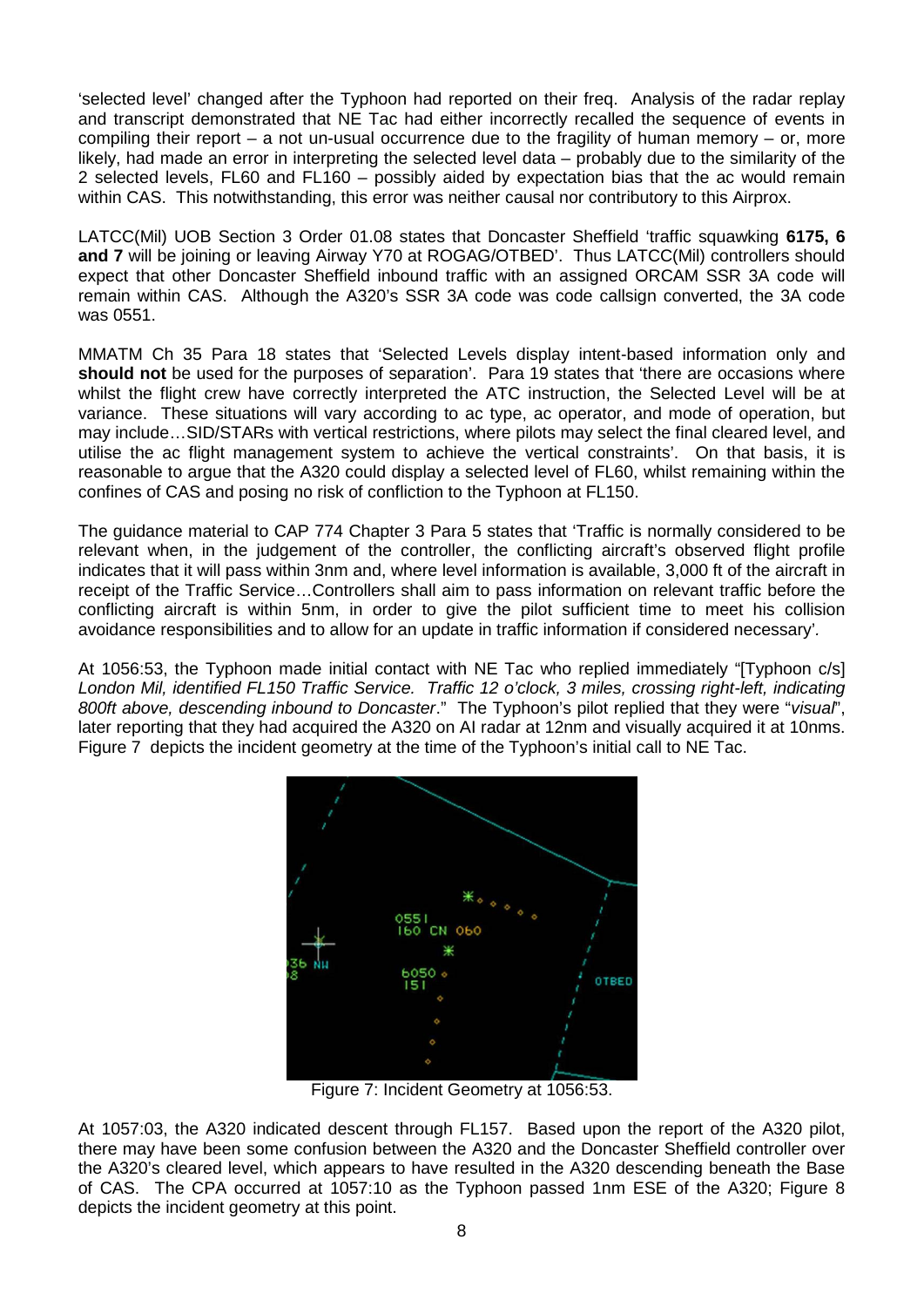

Figure 8: Incident Geometry at 1057:10

Given that the Typhoon pilot had acquired the A320 on AI radar at 12nms and visually acquired it at 10nms, the provision of TI inside 5nms by NE Tac was not a contributory factor to this Airprox. Given that the A320 descended through FL160 7sec prior to the CPA, and that this would have been the first point at which the NE Tac became aware of a potential problem, they were not in a position to affect the outcome of the incident. The E Bank Supervisor has stated that Doncaster Sheffield contacted them, rather than the NE Sector, to attempt to agree co-ordination but that they arrived at the console as NE Tac was providing TI at 1056:53 and thus too late to effect co-ordination.

BM SPA has highlighted to OC LATCC(Mil) the potential misunderstanding on the part of NE Tac, regarding their responsibilities for the provision of TI on ac within CAS to ac outside CAS.

LATCC(Mil) has agreed to BM SPA's request to liaise with Doncaster Sheffield to ensure that they have appropriate contact details for LATCC(Mil) sectors.

**HQ Air(Ops)** comment that the causal factors in this case related to the incorrect assimilation of the level instruction and the lack of detection of the incorrect readback of the instruction. In the event there was no risk as the Typhoon was well aware of the A320's presence through their service from LATCC(Mil) and their onboard systems. The ATSI citing of 'aggravating factors' is potentially misleading in that this normally indicates something that made the outcome of the occurrence worse. At best, those cited are contributory in that they made the event more likely. HQ Air contest the ATSI analysis that the airspace design was a factor in this event; the Airprox could have occurred even if the airspace was CAS and the Typhoon was there on a crossing service. Aircraft descending into Doncaster must be aware of the fact that a CDA profile will require flight outside CAS and prepare accordingly, or have a non-CDA option if they expect to remain in CAS throughout. Had the A320 been on a CDA before the incident there would have been no Airprox as the A320 would have been 2000 ft below the Typhoon.

## **PART B: SUMMARY OF THE BOARD'S DISCUSSIONS**

Information available to the Board consisted of the reports from the Typhoon pilot, A320 crew and air traffic controllers as well as RT transcripts and radar recordings.